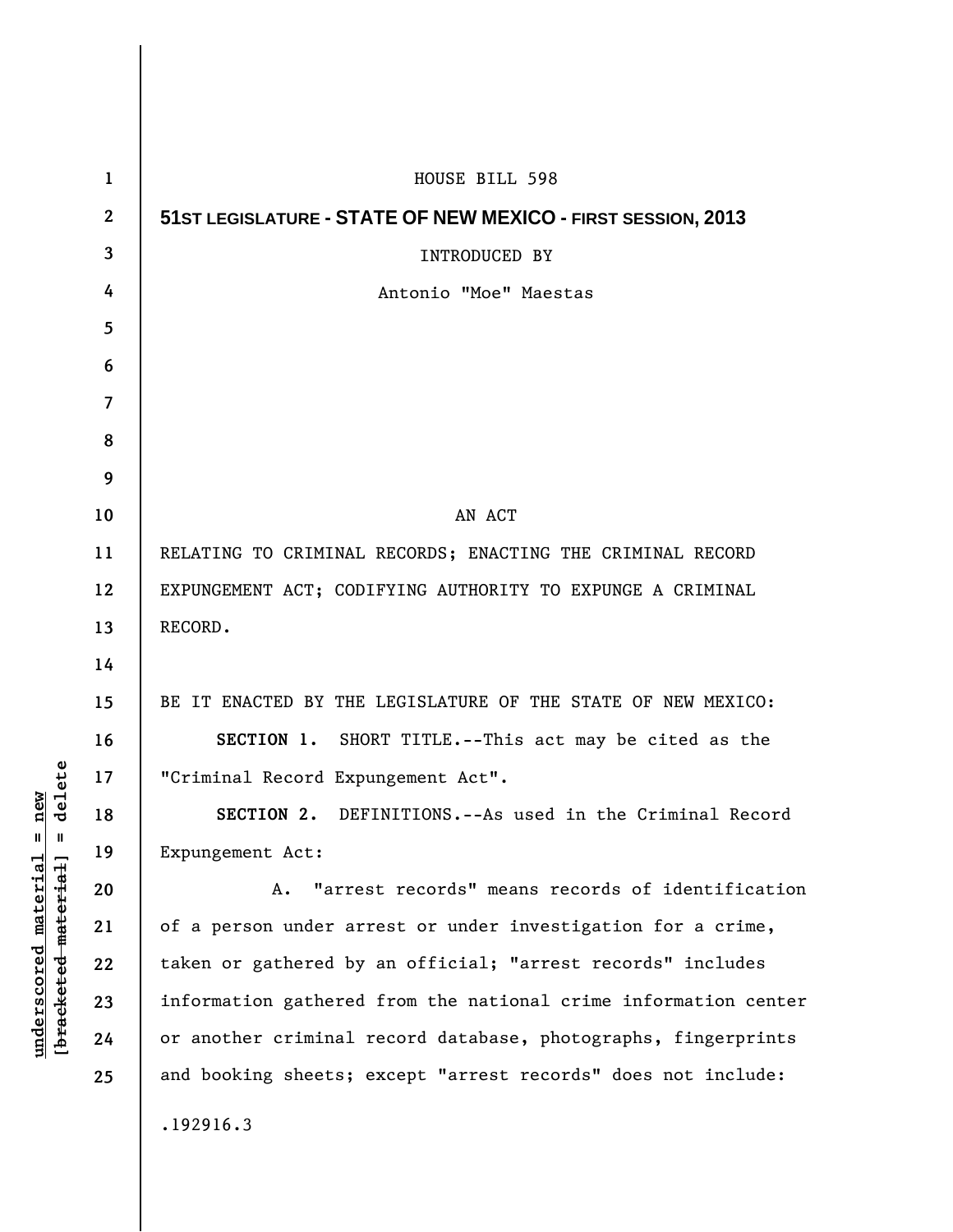**1 2 3 4 5 6 7 8 9 10 11 12 13 14 15 16 17 18 19 20 21 22 23 24 25**  (1) driving while intoxicated citations maintained by the taxation and revenue department; (2) computer-aided dispatch information; or (3) log books relating to breath alcohol testing equipment; B. "expunge" means to remove a notation of an arrest placed on an accused's state record or federal bureau of investigation record and to destroy or otherwise remove from public access the court records that contain any reference to or record of the proceeding; and C. "public records" means documentation relating to a person's arrest, indictment, proceeding, finding or plea of guilty, conviction, acquittal, dismissal or discharge, including information posted on a court or law enforcement web site; but "public records" does not include: (1) arrest record information that: (a) reveals confidential sources, methods, information or individuals accused but not charged with a crime and that is maintained by the state or any of its political subdivisions pertaining to any person charged with the commission of any crime; or (b) is confidential and unlawful to disseminate or reveal, except as provided in the Arrest Record Information Act or other law; (2) the file of a district attorney or .192916.3

**underscored material = new [bracketed material] = delete**

 $\frac{1}{2}$  of  $\frac{1}{2}$  and  $\frac{1}{2}$  and  $\frac{1}{2}$  and  $\frac{1}{2}$  and  $\frac{1}{2}$  and  $\frac{1}{2}$  and  $\frac{1}{2}$  and  $\frac{1}{2}$  and  $\frac{1}{2}$  and  $\frac{1}{2}$  and  $\frac{1}{2}$  and  $\frac{1}{2}$  and  $\frac{1}{2}$  and  $\frac{1}{2}$  and  $\frac{1}{2}$  an  $underscored material = new$ 

 $- 2 -$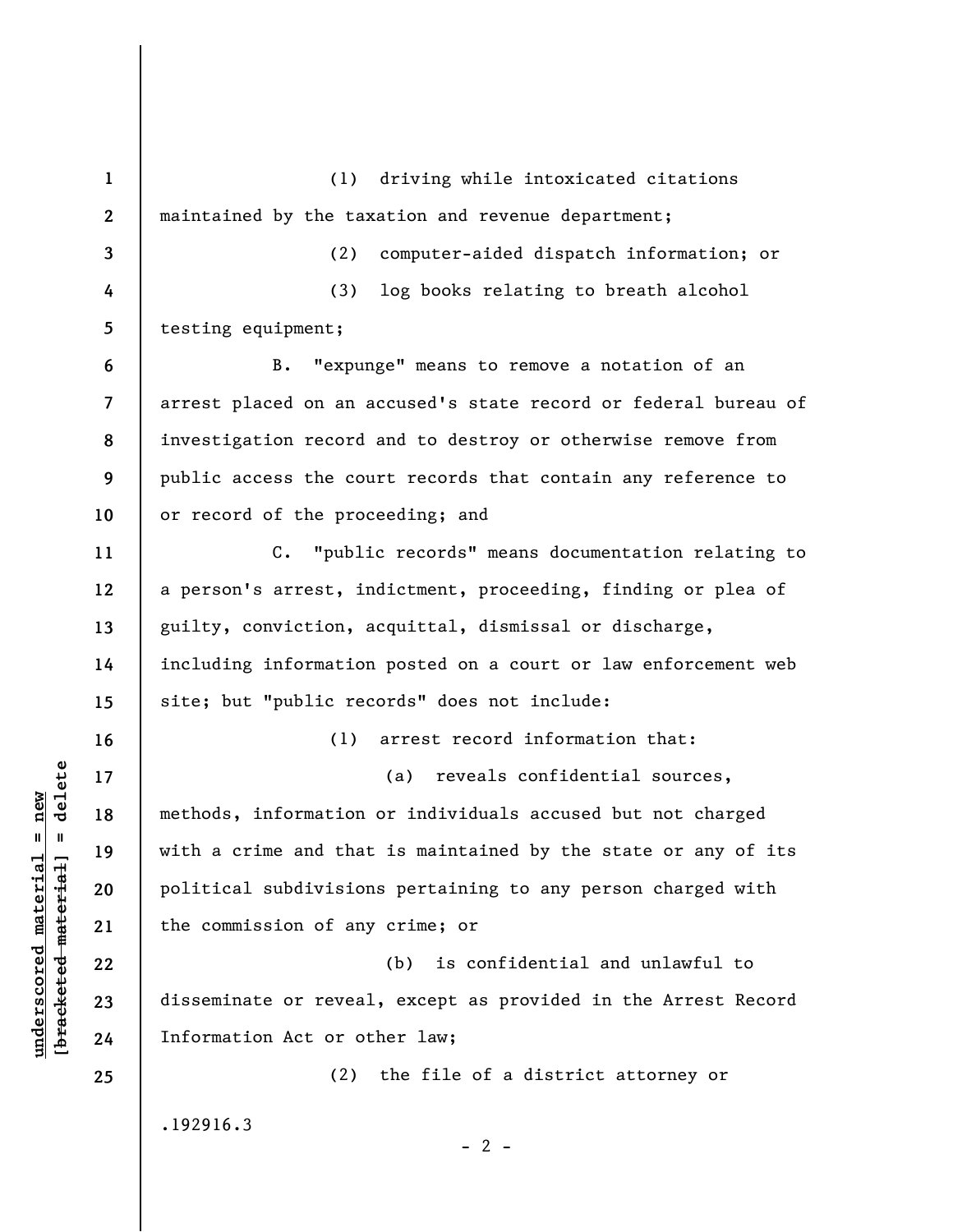attorney general maintained as a confidential record for law enforcement purposes and not open for inspection by members of the public; or

(3) a record maintained by the children, youth and families department, the human services department or the public education department when that record is confidential under state or federal law and is required to be maintained by state or federal law for audit or other purposes.

**9 10 SECTION 3.** EXPUNGEMENT OF RECORDS UPON IDENTITY THEFT OR WRONGFUL CHARGE.--

A. A person who is a victim of identity theft or is wrongfully arrested, indicted or charged for any crime may petition the district court to expunge all arrest records and public records.

B. After a hearing on the petition and upon a showing by the person that the person is a victim of identity theft or was wrongfully arrested, indicted or charged, the court shall issue an order within thirty days with accompanying justification requiring that all arrest records and public records be expunged and shall cause a copy of the order to be delivered to all relevant law enforcement agencies and courts. The order shall prohibit all relevant law enforcement agencies and courts from releasing copies of such records to any person, except upon order of the court.

**SECTION 4.** EXPUNGEMENT OF RECORDS UPON RELEASE WITHOUT .192916.3  $-3 -$ 

 $\frac{1}{2}$  intereted material = delete **[bracketed material] = delete**  $underscored material = new$ **underscored material = new**

**1** 

**2** 

**3** 

**4** 

**5** 

**6** 

**7** 

**8** 

**11** 

**12** 

**13** 

**14** 

**15** 

**16** 

**17** 

**18** 

**19** 

**20** 

**21** 

**22** 

**23** 

**24** 

**25**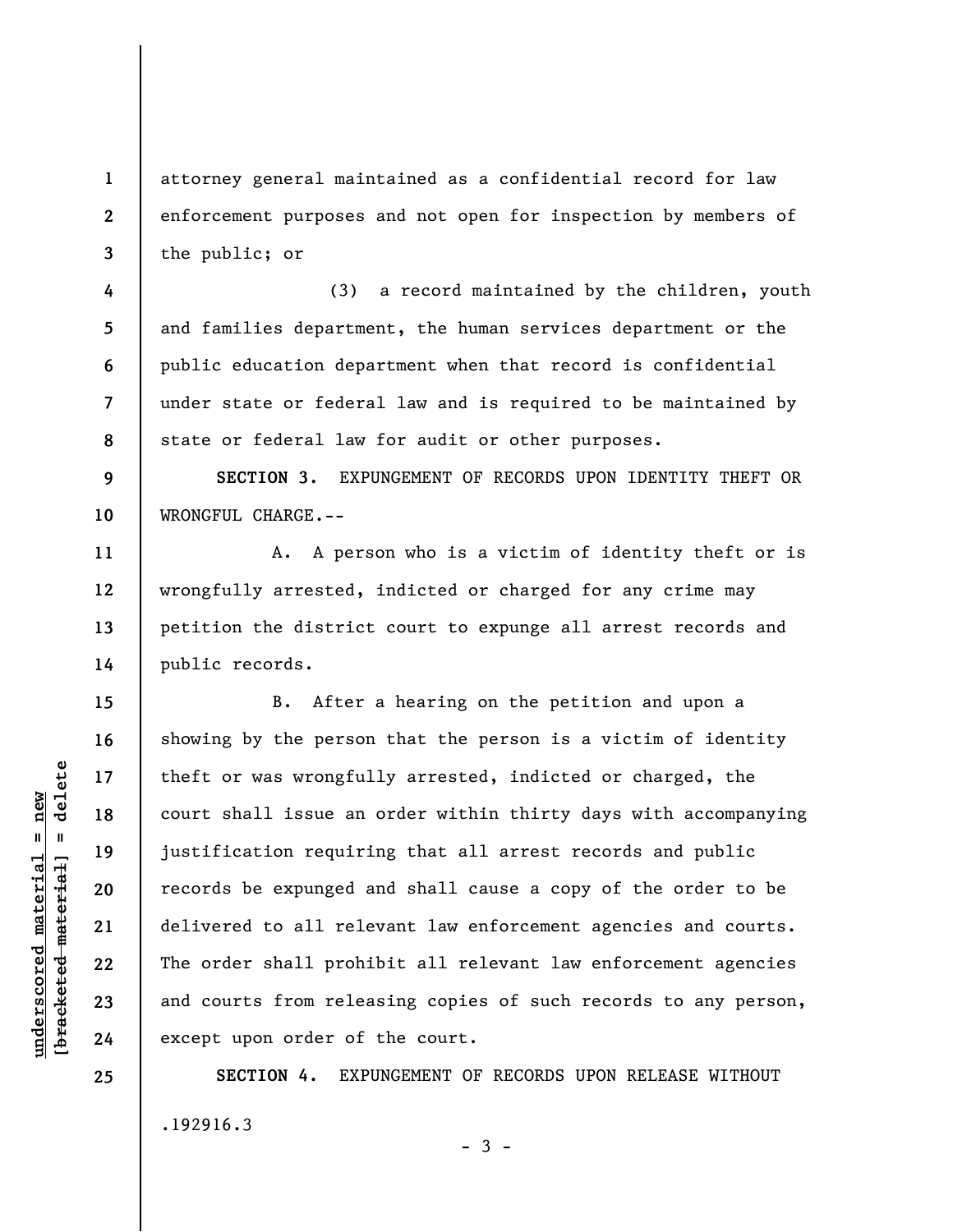**1**  CONVICTION.--

| $\mathbf{2}$            | A. A person who was released without conviction for             |
|-------------------------|-----------------------------------------------------------------|
| $\mathbf{3}$            | a violation of a municipal ordinance, misdemeanor or felony may |
| 4                       | petition the district court for an order to expunge arrest      |
| 5                       | records and public records. The court shall order arrest        |
| 6                       | records and public records to be expunged within thirty days of |
| $\overline{\mathbf{7}}$ | the petition if it finds that no other charge or proceeding is  |
| 8                       | pending against the accused and if the person was released      |
| 9                       | without a conviction, including:                                |
| 10                      | an acquittal or finding of not guilty;<br>(1)                   |
| 11                      | (2) a nolle prosequi, a no bill or a dismissal                  |
| 12                      | other than a dismissal pursuant to Section 31-20-9 NMSA 1978;   |
| 13                      | (3) a referral to a pre-prosecution diversion                   |
| 14                      | program; or                                                     |
| 15                      | (4) the proceedings were otherwise discharged.                  |
| 16                      | The court's order shall require that all arrest<br>$B$ .        |
| 17                      | records and public records be expunged and shall cause a copy   |
| 18                      | of the order to be delivered to all relevant law enforcement    |
| 19                      | agencies and courts. The order shall prohibit all relevant law  |
| 20                      | enforcement agencies and courts from releasing copies of such   |
| 21                      | records to any person, except upon order of the court.          |
| 22                      | EXPUNGEMENT OF RECORDS UPON CONVICTION. --<br>SECTION 5.        |
| 23                      | A person who was convicted of a misdemeanor,<br>Α.              |
| 24                      | violation of municipal ordinance or felony but who has had no   |
| 25                      | other conviction after completion of the sentence and the       |
|                         | .192916.3<br>- 4 -                                              |

 $[bracketeed-materiat] = delete$ **[bracketed material] = delete**  $underscored material = new$ **underscored material = new**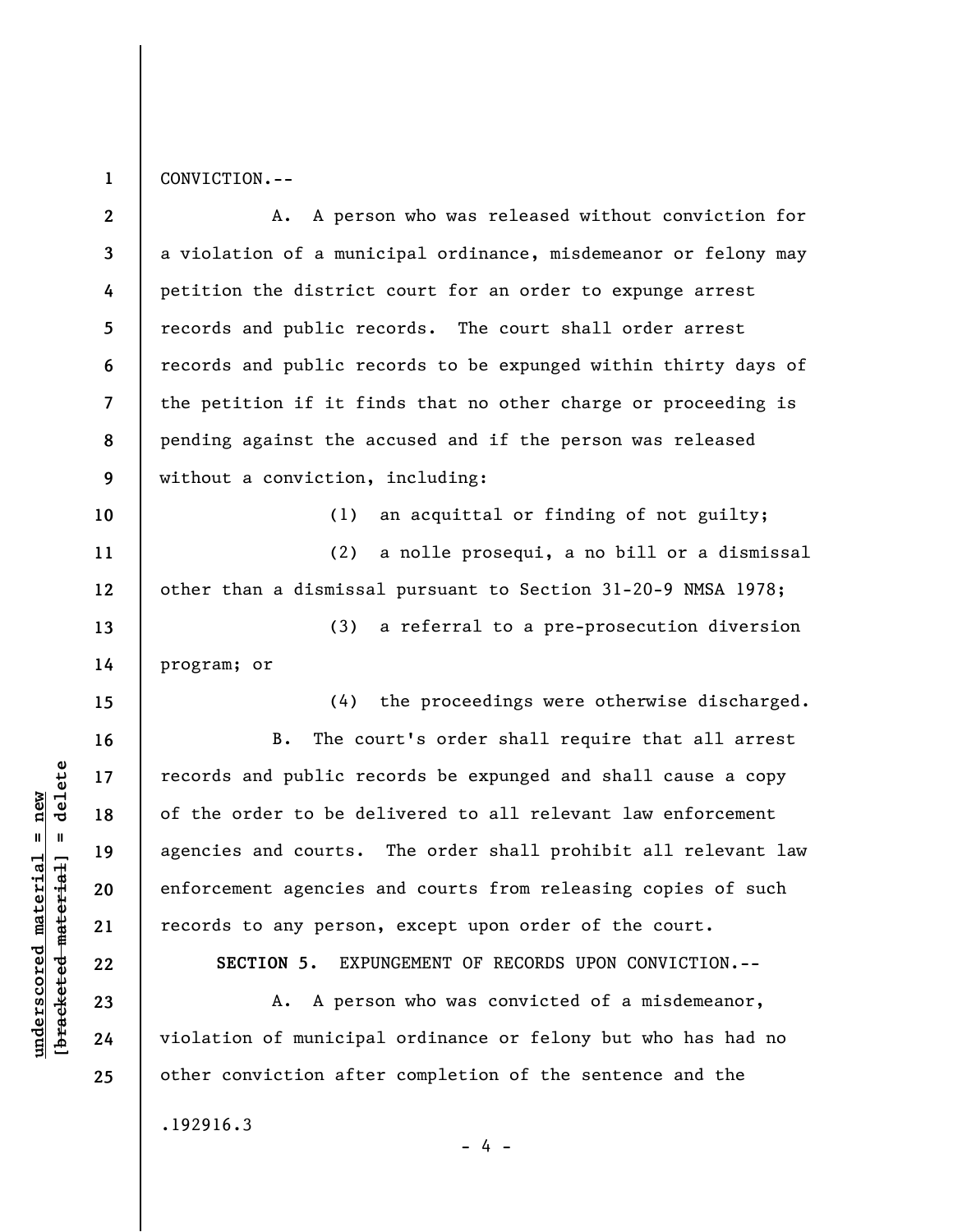**1 2 3 4 5 6 7 8 9 10 11 12 13 14 15 16 17 18 19 20 21 22 23 24 25**  payment of any fines and fees owed to the state for the original conviction may petition the district court within the time periods provided for in this section for an order to expunge arrest and public records. Upon a finding that justice will be served upon an order to expunge, and except as provided in Subsection B of this section, the court shall order arrest records and public records to be expunged within thirty days of the petition if it finds that no other charge or proceeding is pending and: (1) for a nonviolent misdemeanor conviction, three years have passed; (2) for a violent misdemeanor conviction, five years have passed; (3) for a nonviolent felony, seven years have passed; or (4) for all other felony convictions, ten years have passed. B. Records shall not be expunged for convictions for: (1) offenses involving the use of a deadly weapon; (2) embezzlement; (3) driving while under the influence of intoxicating liquor or drugs; or (4) an offense that requires registration .192916.3  $- 5 -$ 

**underscored material = new [bracketed material] = delete**

 $b$ racketed material] = delete  $underscored material = new$